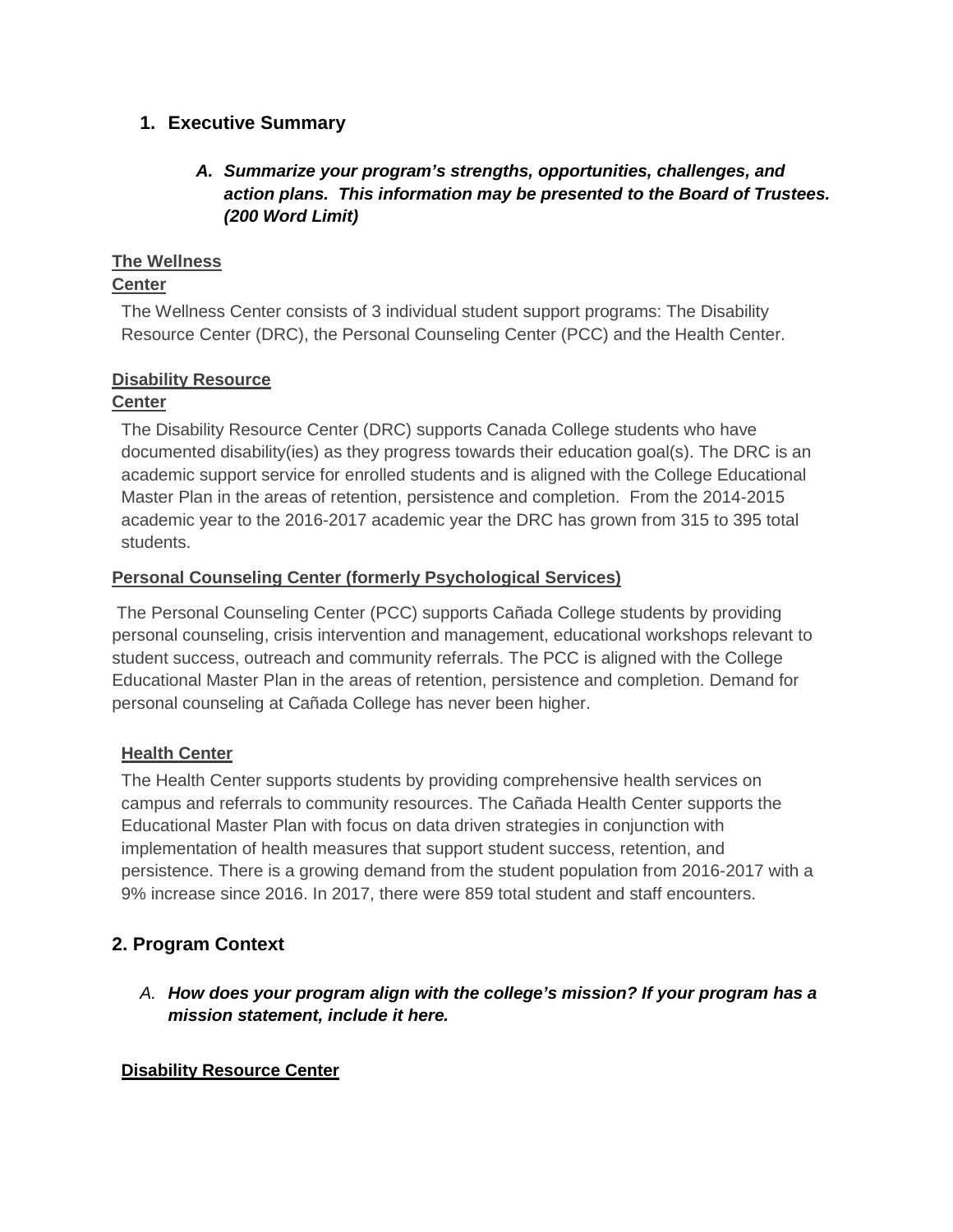The mission of the DRC is to ensure educational access so that students with disabilities have every reasonable opportunity to meet their educational goals, to provide educational support so that students with disabilities can demonstrate their skills, and to create a learning environment in which students with disabilities may become independent, interdependent and integrated in our global community.

The vision of the DRC is to provide disability resources and support services for students as defined by Federal and State law and regulation, and to maintain a quality level of these resources and support services to meet both the "letter" and "intent" of each law and regulation.

## **Personal Counseling Center**

The mission of the PCC is to provide personal support and counseling to enrolled students at Cañada College. Aligned with the college's mission, the Personal Counseling Center team assists students in identifying the roadblocks that hinder their academic success. Through personal counseling, students are able to gain awareness of their personal challenges and work towards making changes necessary to prevent these challenges from negatively impacting their academic success. The Personal Counseling Center provides students with tools to discover and develop their strengths, values, interests and abilities. Our services help empower students to take control of all aspects of their lives, often resulting in improved academic performance and emotional well-being.

The vision of the Personal Counseling Center is to provide comprehensive services (e.g. Individual counseling, workshops, outreach, and community referrals) to all Cañada College students regardless of socioeconomic status, cultural background, age, sexual orientation, and disabilities. In addition, our vision is to provide training and education in the form of workshops, seminars, meeting presentations, to faculty and staff in order to increase awareness of student needs and issues. This includes crisis intervention and suicide prevention.

### **Health Center**

The mission of Cañada Health Center is to support academic achievement by providing quality health services tailored to the student population and academic setting. The mission of the health center correlates strongly with the college's mission statement of achieving academic goals while supporting a diverse group of students. The health center offers a convenient low/no cost option for students to help eliminate barriers and foster an environment of equality and accessibility. Availability of health services to ALL students demonstrates that the college values: autonomy, individual rights, and support for overall health regardless of age, race, background, gender, sexual orientation, or economic status. A healthy and empowered student is more likely to achieve academic goals.

The vision of the Health Center is to provide quality health services based on quantitative and qualitative data while cultivating and growing community/campus partnerships.

*B. Program Description*

### **Disability Resource Center**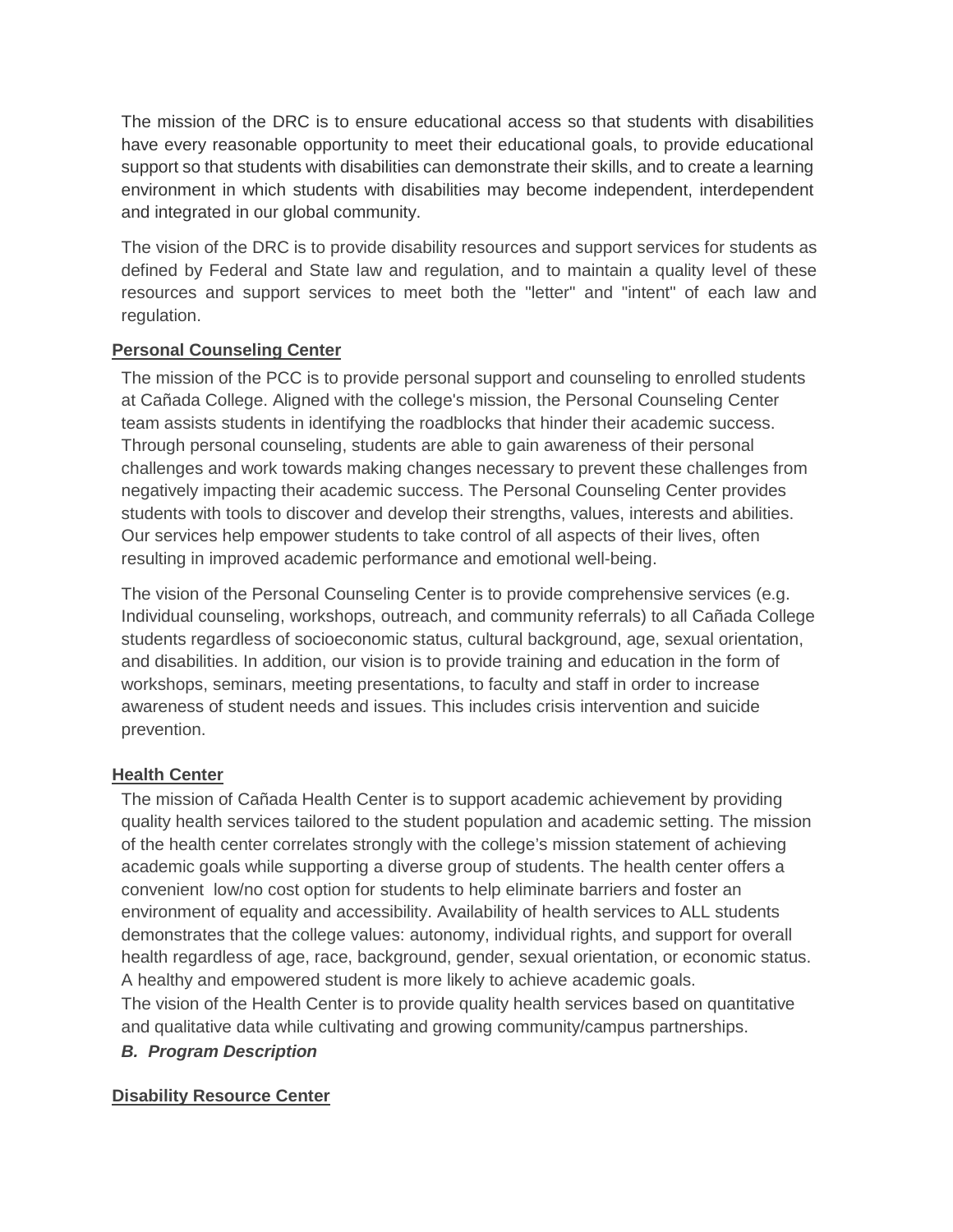The DRC provides students with documented disabilities academic support and reasonable accommodations as defined by state and Federal law. Services are provided to students with a wide range of disabilities and are determined on the basis of supporting medical, psychological or learning disability documentation. The services provided include but are not limited to: academic advising, developing accommodation plans, assistive technology training and support, alternate media text conversion, counseling, in class interpreter services, test proctoring, educational assistance classes, and more.

### **Personal Counseling Center**

The Personal Counseling Center (PCC) at Cañada College believes that a successful college experience requires, as its foundation, a sense of emotional well-being. To this end, we offer a safe and trusting environment to facilitate mental health care by providing supportive psychotherapy for registered students at no charge.

## **The Health Center**

The Health Center provides healthcare services ranging from basic first aid to a complete doctor's visit with prescription medications and blood work available for all Cañada students. Prevention and supportive health services such as birth control, immunization and tuberculosis testing is also available for students with some services offered to staff at no cost. The Health Center engages in campus outreach with flu shot clinics, health fairs, availability of educational information/sessions, and community referrals.

### *C. Community and Labor Needs*

*Describe how changes in community needs, employment needs, technology, licensing, or accreditation affect your program.*

### **Disability Resource Center**

As required by Title V the DRC has at least one annual meeting of our community advisory board which consists of disability stakeholders in the community. Beginning in the 16-17 year, Skyline, College of San Mateo, and Cañada College teamed up to host the advisory board meetings as a district. Current advisory board members are from San Mateo CID, Job Train, as well as students and representatives from each college's Disability Resource Center. Additionally, Max Hartman, the Director of the DRC until December 31st 2017, is a board member of the San Mateo County Mental Health Association. The DRC Director regularly attends Region 3 DSPS Directors meetings and the DRC LD Specialist is active in the Region 3 Learning Disability Specialists group.

### **Personal Counseling Center**

The PCC maintains close connections with community providers of free and low cost personal counseling services in San Mateo County.The PCC partnered with San Mateo County Mental Health to provide Mental Health First Aid training to the campus community. Many students need services beyond what the PCC provides and we maintain connections with community resources, centers and hospitals.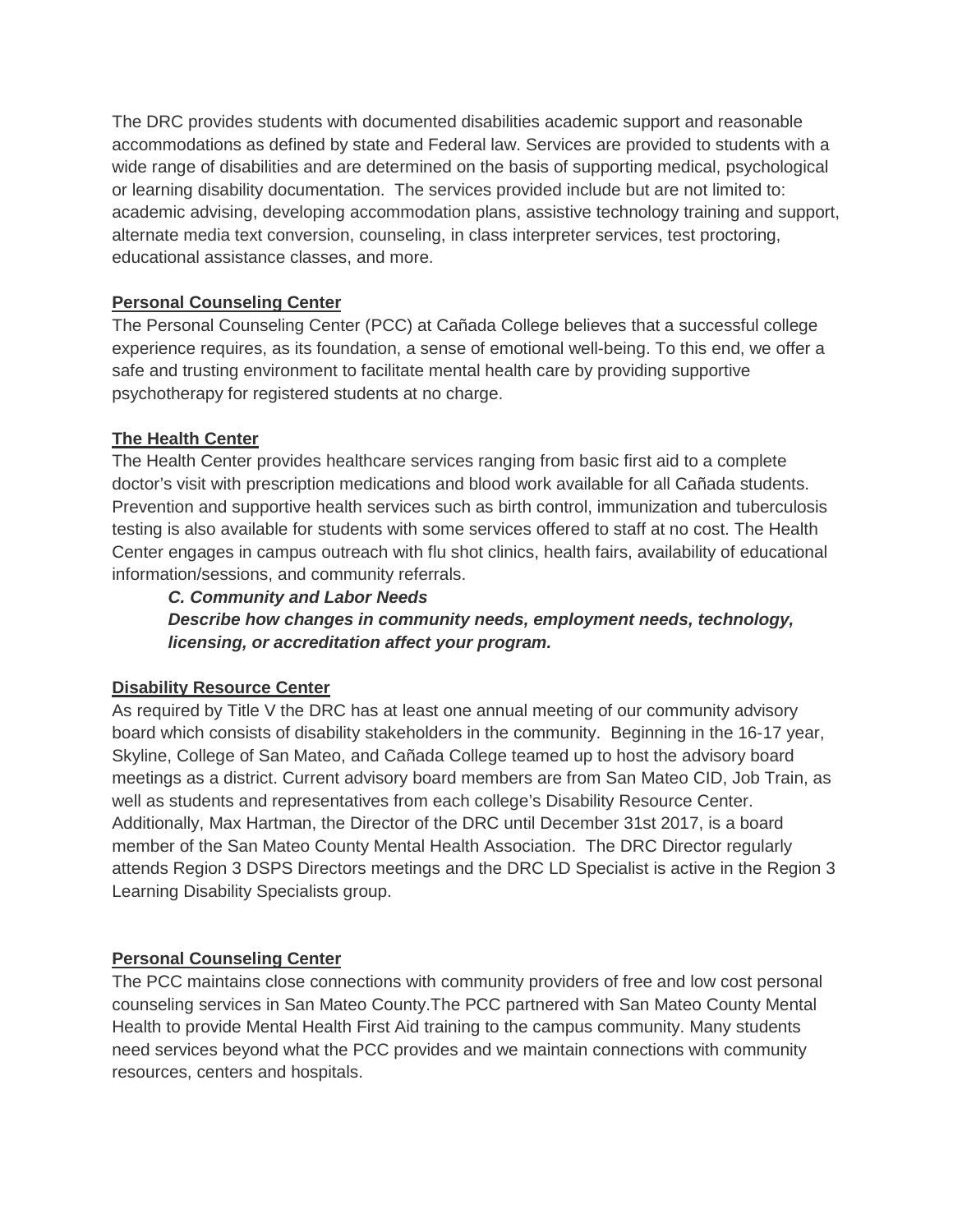#### **Health Center**

The Cañada students and community are experiencing an insurance concern due to legislative action. Many students have medi-cal or limited insurance that prevents them from seeking and receiving healthcare from a community health provider. Many community health providers will not accept new patients who are insured through medi-cal because of monetary reimbursement and navigating the bureaucracy. The end result is a health care "gap" in which community referrals are limited and students have difficulty receiving health care within the community in a timely or effective manner. The health care gap results in the Health Center being a primary care provider and providing for students in a manner that the center is not equipped to handle (long term psychotherapy medications/higher acuity of care medical conditions/after hoursextended hours). Title  $V$  is also a concern, and requires staff to meet medical qualifications of licensure and certification. This specialized skill set (doctor, nurse, and nurse practitioner) is difficult to maintain due to the competitive compensation that is offered in the community and other colleges. In addition, more staff and staffing hours are needed as the health center grows and services the increased student demand.

## **3. Looking Back**

## *A. Major Accomplishments- Describe major accomplishments*

### **The Wellness Center**

During the Fall 2017 semester The Wellness Center entrance was updated to reflect a more professional look. The Cañada College marketing team helped develop integrated logos for all three programs associated with the Wellness Center and included them in the redesign of the center's front entrance.

In November 2017, DRC/PCC Director Max Hartman, accepted a position as Dean of Counseling at Cañada College. The Wellness Center is currently seeking to hire a replacement interim DRC/PCC Director by late March 2018. In addition, the Health Center Director Sara Wojsko occupies a shared position between Cañada and College of San Mateo that will be reorganized in the best interest of the respective campuses. The reorganization and respective individuals for each position is expected to be completed by the end of March 2018.

### **Disability Resource Center**

The DRC continues to grow. From the 2014-2015 academic year to the 2016-2017 academic year the DRC has grown from 315 to 395 total students.

During the fall 2015 hiring process the DRC as approved to hire a full time 10-month IA II position to support the ongoing need for Alternate Media Production and Assistive Technology training. Celeste Kidd was hired and began working in this position in August 2016.

In spring 2017 all three DRC programs in the San Mateo County Community College District received approval to purchase a paperless file management system, Clockwork.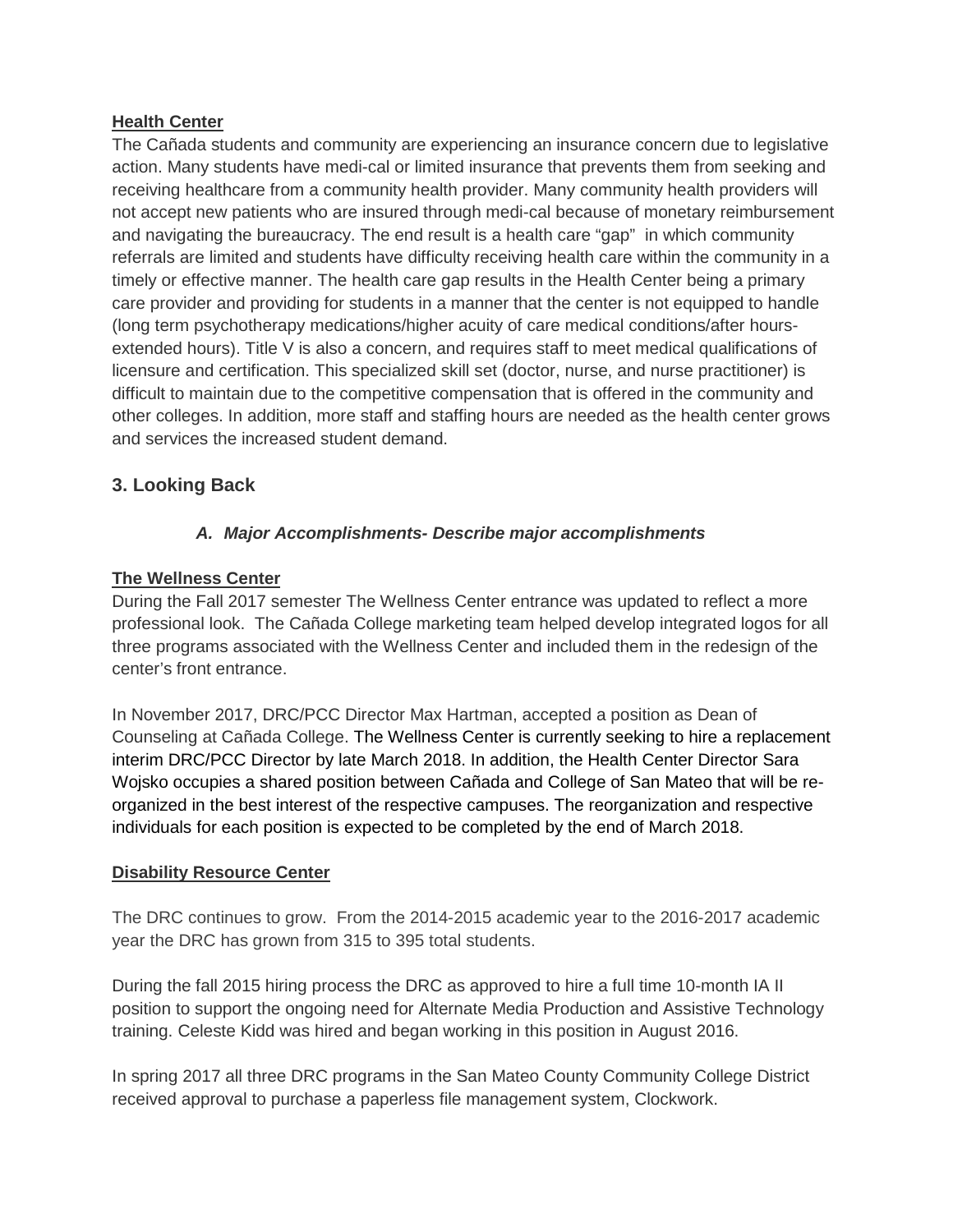Implementation is scheduled to begin on the "backend" during the spring 2018 semester with the plan of going fully live by fall 2018. This system will allow the DRC to become "paperless" while continuing to comply with all state and federal regulations and additionally allow for better communication and information sharing with our sister colleges within the district. This software will also allow for better communication between the three DRC programs in the district and for a more streamlined process for students to request services and communicate directly with their professors about their accommodation related need.

During the fall 2017 the DRC began to offer it's first suite of Educational Assistance Classes in nearly a decade. These classes included:

- DSKL 822 Study Smart Skills taught by Professor Jenna French. This is a 1 unit class designed to help students with disabilities to improve their study skills by learning reading, writing, and math student strategies.
- DSKL 827 Assistive Computer Technology: Smartpen taught by Professor Judy Lariviere. This is a .5 unit class designed to help students with disabilities to better use the Livescribe Echo Pen to assist with note taking.
- DSKL 829 Assistive Computer Technology: Text-to-Speech, also taught by Professor Judy Lariviere. This is a .5 unit class designed to help students with disabilities to better us the Kurzweil program to assist with reading.

As part of the plan to transition to a Wellness Center Director the DRC received support from the college to increase adjunct academic counseling hours from 12 hours a week to 30 hours per week for the spring 2018 semester.

The DRC has successfully completed all regularly scheduled state audits during this cycle with zero findings.

### **Personal Counseling Center**

Ahead of the spring 2016 center Psychological Services changed their program name to the Personal Counseling Center (PCC).

During the Spring 2016 semester, a committee was formed to hire for the new full-time faculty position in the Personal Counseling Center. Gena Rhodes,Ph.D.,was hired for the full time faculty position and began in Fall 2016. This was in addition to the part-time adjunct personal counselor, Maria Quinones, LCSW. This change allowed for a more comprehensive and cohesive PCC and an increase in number of interns and hours available for student appointments. In addition, Dr. Rhodes has been able to join the campus community in many new and active ways. This increased outreach and availability has enhanced familiarity of the PCC services and thus resulted in improved student service.

In Fall 2017, Gena Rhodes was trained in safeTALK, an suicide awareness and intervention program that is recognized world-wide for quality. Dr. Rhodes gave the first on campus training to faculty and staff in January 2018. This program will be offered bi-annually going forward.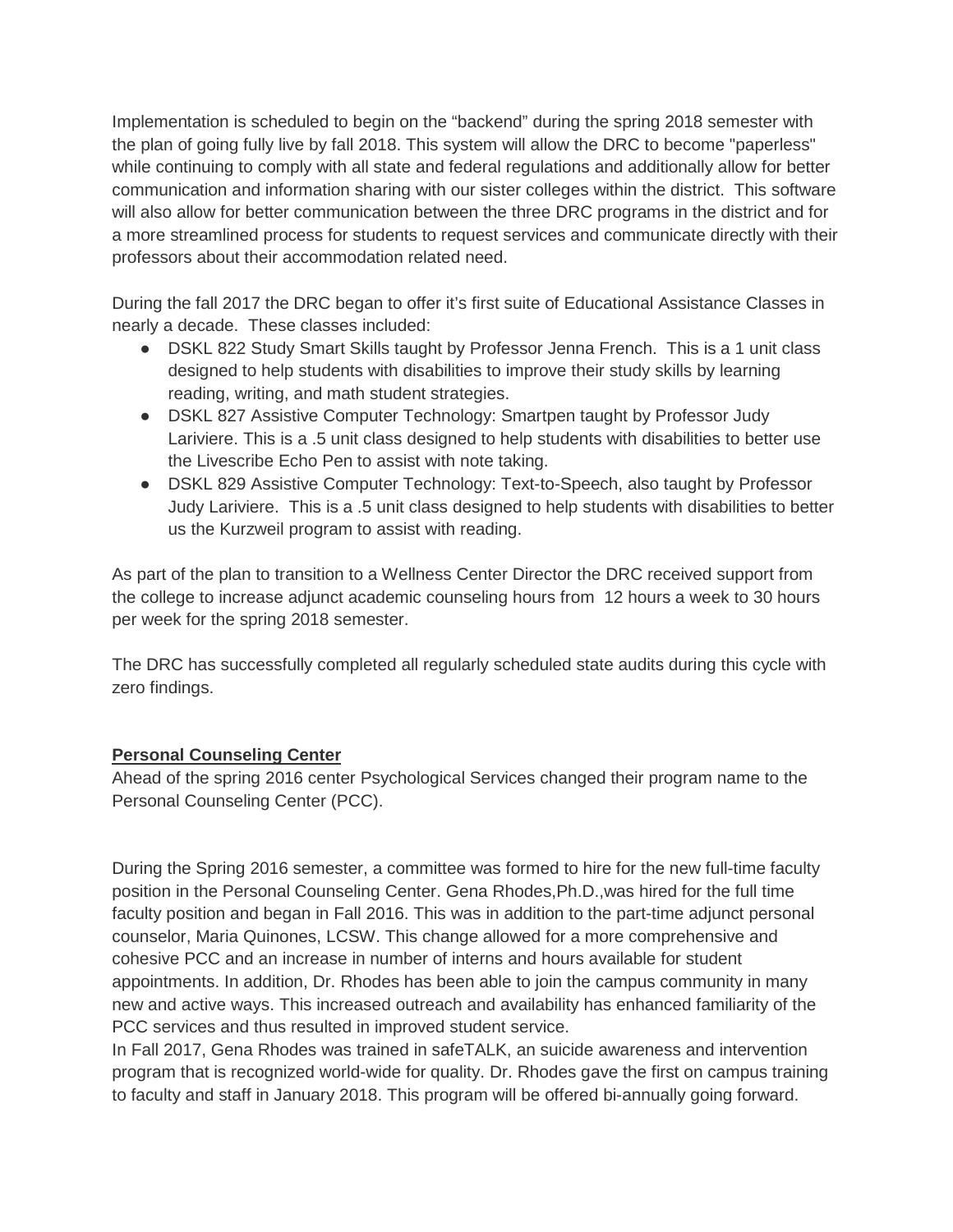#### **Health Center**

In 2017, the Health Center experienced the retirement of the Health Services Director, Sharon Bartel, and Chief Medical Officer, Dr. Nichols. The Health Center is proud to report the hiring of a new Director, Sara Wojsko, and clinic doctor, Dr. Serrato, to continue the great work set forth by these individuals. A re-organization is currently in progress to re-design the staffing roles for functionality and efficiency.

The Health Center is currently working closely with college resources to encourage knowledge of services offered as well as initiating an integrated approach to health care in student life. The electronic medical record (EMR) is a valuable asset for health services and has many options to expand for user accessibility. Current efforts are underway to utilize the "student portal" function on the EMR that would enable students to make and cancel their own appointment and view lab work by May 2018.

The Health Center continues to maintain the comprehensive health services at the same standard of care offered at a community clinic.

Student surveys have indicated a need for increased health center hours, and options are being considered to extend or supplement existing hours.Community resources (Urgent Care) will be vital in this role when the college is closed or on holiday.

A medication, supply, and resource reconciliation is in development. Prescription medication reconciliation is partially underway to assess and implement a historical tracking basis for ordering. The goal of reconciliation is to eliminate waste and encourage thoughtful expenditure. This reconciliation will examine each section staffing, supply, and generalized organization structure to assess and research best practice and determine areas for process improvement. Anticipated time of completion with implemented changes is 2020 and will loosely follow the guidelines for Sigma Six tailored to the Health Center.

*B. Impact of Resource Allocations- Describe the impact to date that each new resource (staff, non-instructional assignment, equipment, facilities, research, funding) has had on your program/department/office and measures of student success or client satisfaction.*

### **Disability Resource Center**

The part time IA II position approved for the spring 2016 semester has allowed the alternate media office to better keep up with the demand for instructional materials in an alternate format. The Alternate Media office has been able to purchase additional pens with the support of equity dollars to offer smart pen accommodations to more authorized students.

The increase to a 30 hour a week DRC counselor for the spring 2018 semester has allowed the office to continue to meet the demand for accommodation counseling while the program is in the process of hiring a new DRC Director.

#### **Personal Counseling Center**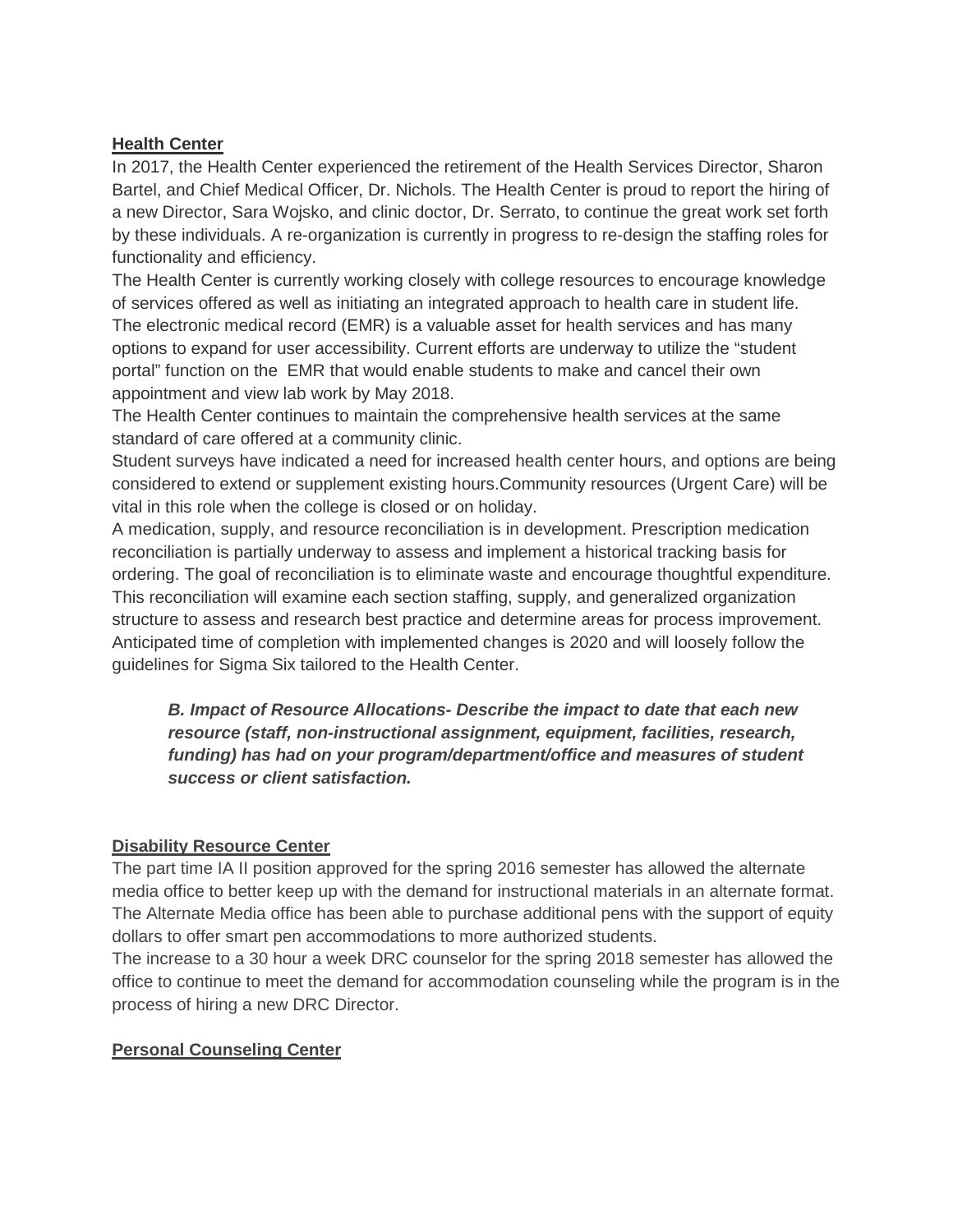The hiring of a full time personal counseling faculty member has allowed for improved services to students as well as faculty and staff. We have been able to increase our number of interns and service hours for students as well as increase campus outreach.

### **Health Center**

The Health Center Staffing is temporary and contract based, which can result in lack of coverage, limited health services, and limitation to hours of operation. Student surveys have indicated a request for increase hours of operation as well as a need for increased Health Center student awareness. A permanent Health Center employee would provide stability, continuity, and time management necessary to address the student concerns and requests.

# **4. Current State of the Program**

# *a. State of the program observation.*

# **Disability Resource Center**

From the 2014-2015 academic year to the 2016-2017 academic year the Cañada DRC is the 12th fastest growing DSPS categorically funded program the California Community College System by percentage. The DRC has been able to maintain a high level of quality services to an increased number of students in major part to the continued support from fund 1, Equity, and SSSP dollars. This financial support has allowed the DRC to offer increased accommodation counseling hours.

While our growth has resulted in some increase in our categorical allocation,, it is not clear if this trend will continue once the new allocation formula takes full effect. While it has always been the intent of the Chancellor's Office for DSPS funded programs to receive additional financial support from fund 1 and other categoricals, the Cañada DRC would like to become more self sufficient. Changes in the DSPS allocation rules to reward districts that generously support DSPS categoricals with fund 1 dollars should help in this area, but we will have to wait and see.

At of the time of this writing the DRC is in the process of hiring a new director to replace Max Hartman who accepted a position as Dean of Counseling. The new director will be hired on an interim basis, with the intention of hiring a permanent director within 1 year.

# **Personal Counseling Center**

There has been a significant increase in number of students requesting appointments for personal counseling. We have been able to not maintain a long waiting list and able to serve students with immediate needs. The increase in access by students seems to come from an increasingly positive sense of the services we provide among students as well as more faculty and staff suggesting students access our support. The PCC has increased outreach efforts to students as well as faculty and staff.

# **Health Center**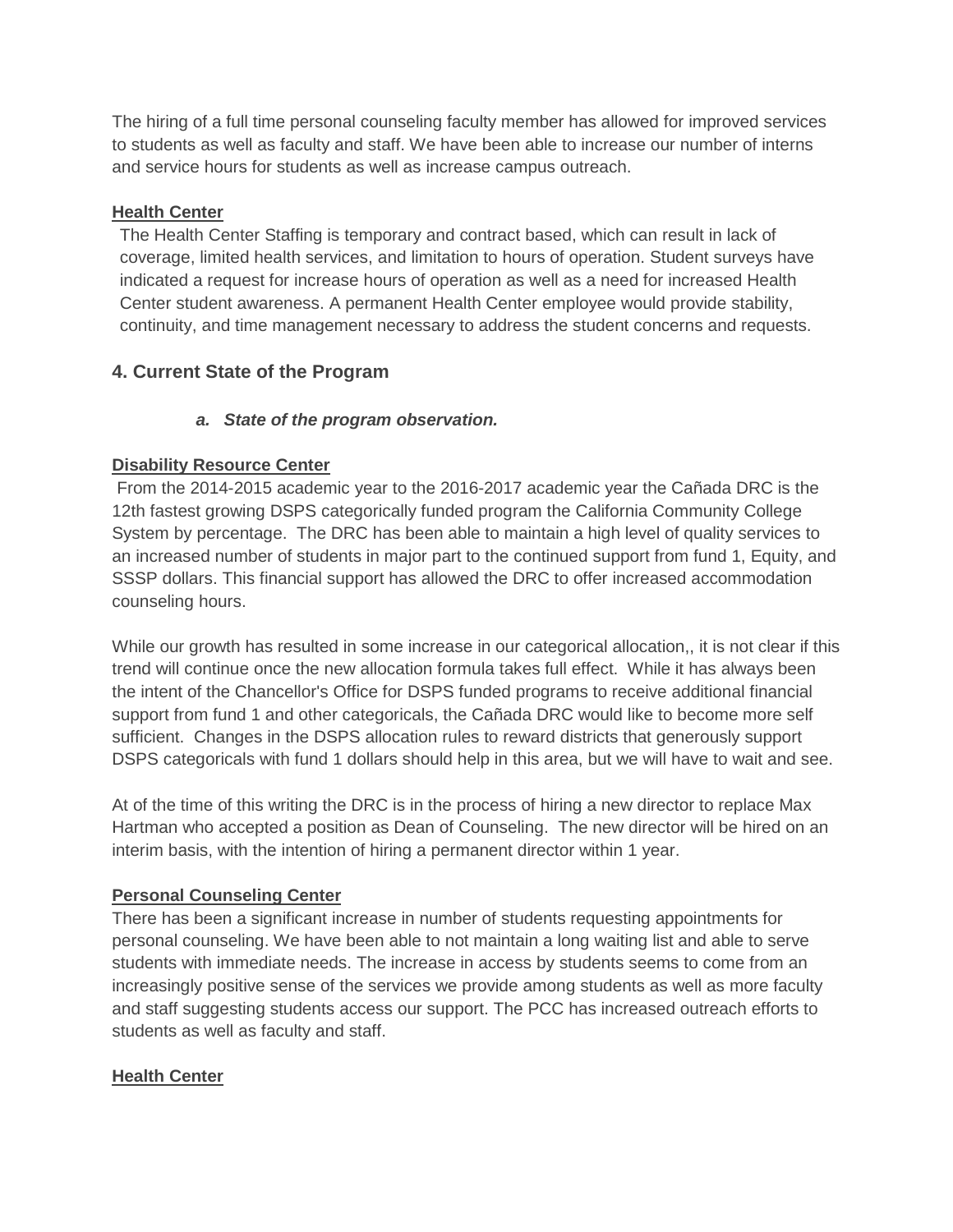In 2017, there was a substantial increase in student visits from 782 to 859. This increase occurred during decreased enrollment and decreased hours of operation demonstrating the student demand for health services. Funding is dependent on enrollment and represents an ongoing consideration for continuing to maintain offered services. To meet the challenge of increased demand with less funding the Health Center is taking a "ground up approach" while assessing the other Community Colleges in the area that represent the standard of care. In order to continue to serve our students the basic infrastructure and organizational components must be in place. A reconciliation while examining feedback from staff and students is underway to determine the best fiscally responsible approach for maintaining quality services and care in the presence of decreased enrollment.

### *B. State of the program evaluation. What changes could be implemented to improve your program?*

#### **Wellness Center**

An increase in permanent personnel could have a tremendous impact on all three programs in the Wellness Center.

#### **Disability Resource Center**

The DRC will benefit from the stability in leadership from the hiring of a new DRC Director. Under the leadership of a new director, the program should investigate the current suite of educational assistance classes to ensure that they are meeting the needs of DRC students. While we have only been offering educational assistance classes for two semesters, we have not been able to garner the necessary momentum needed to increase enrollment.

Further, the DRC looks forward to the full implementation of Clockwork, an accommodation management software program. Once fully implemented, this software should help to streamline many of the accommodation and request processes for both DRC students and faculty as well as streamlining communication between colleges in our district.

### **Personal Counseling Center**

The personal counseling center could improve our outreach to students with the addition of a Peer Educator for Mental Health. This would allow a focus on peer to peer education, awareness, anti-stigma around mental health issues. In addition, this position could oversee and advise peer mental health mentors to create and maintain an Active Minds Club.

#### **Health Center**

The hiring of a permanent position would allow for campus outreach and efficiency with student visits. Addressing key areas for improvement such as electronic charting, staff training, and development of a community referral network would be priority areas for the health center. The implementation of a student portal for the electronic charting system will allow students to control appointments and view lab work. Additional training for all staff on the electronic charting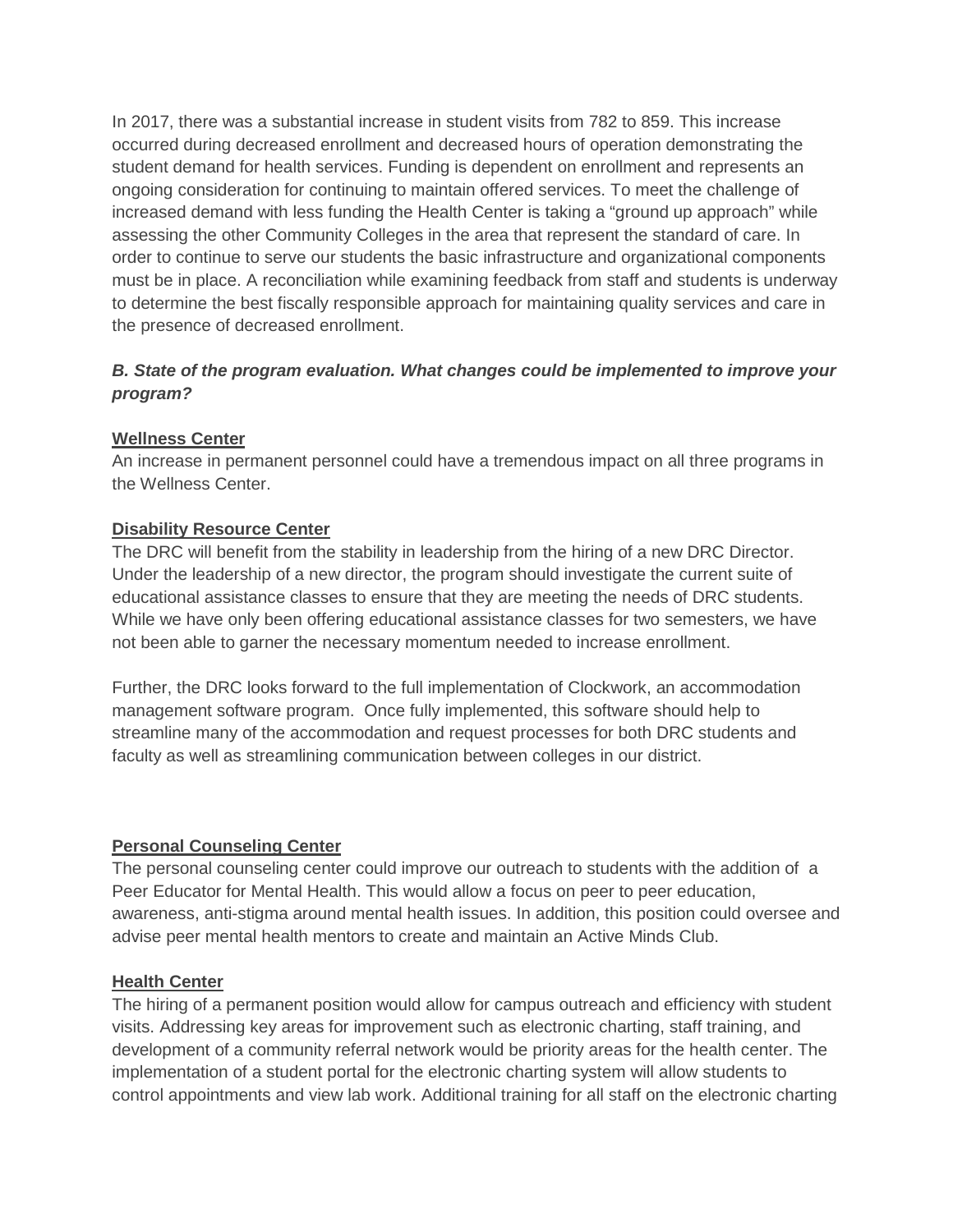system is necessary not only for the implementation of the portal; but also for historical ordering and supply tracking. Medical staff require training and continuing education to maintain credentialing as well as executing current medical standards of practice that are ever changing. Staff training and continuing education is a priority concern that needs to be implemented and has profound impact with everlasting benefits.

# *C. Current SAOs and SLOs State your current year Service Area OUtcomes (SAOs) and Student Learning Outcomes (SLOs)*

# **Disability Resource Center**

# **SLO:**

Students attending the DRC Test Anxiety workshop will be able to identify the causes of test anxiety, the symptoms of test anxiety, and strategies and campus resources to effectively respond to test anxiety.

# **SAO:**

Students will report a satisfaction rate of at least 80% on all major components of DRC service provision.

## **Personal Counseling Center**

**SLO:** Students attending stress management workshops will be able to identify factors contributing to stress, learn strategies to reduce stress and learn effective time management skills.

**SAO:** Students will report a satisfaction rate of at least 80% on all major components of PCC service provision.

# **Health Center**

# **SLO:**

In class presentations were offered to the campus with pre and post assessment surveys that would enable students to identify health services on campus and within the community. **SAO:**

Students will be able to indicate location, specific services, and ways to eliminate healthcare access barriers. At least 80% of students will be able to indicate where and how to access health services.

# *D. Describe your program's SAO Assessment Plan*

# **The Wellness Center**

During the Fall 2017 semester a survey was emailed to all Cañada College students that asked the following questions regarding the programs in the Wellness Center as part of the rebranding campaign:

1. Do you know where the Wellness Center is located?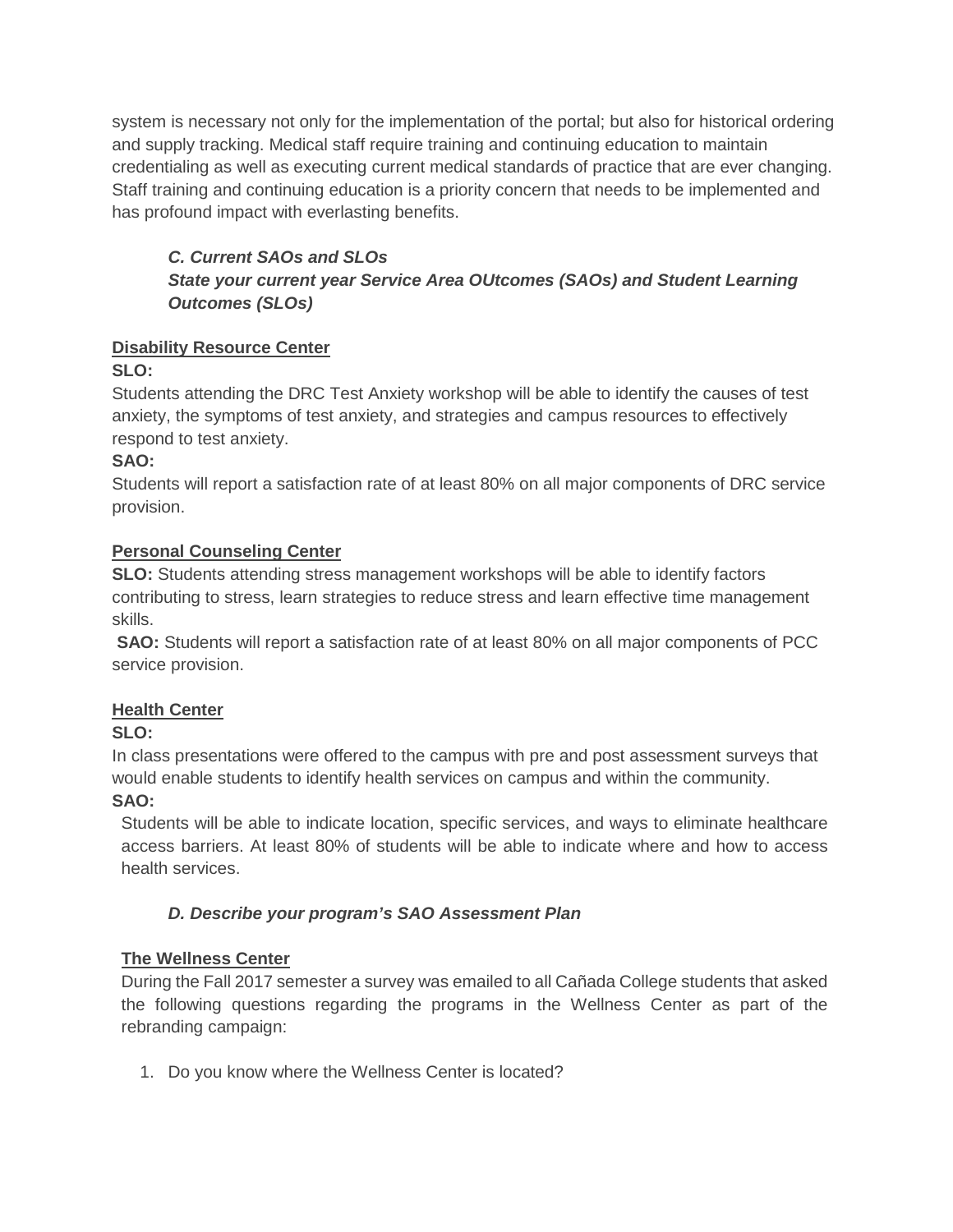2. Have you ever used the Disability Resource Center/Health Center/Personal Counseling Center?

If the student answered that they had *not* used any one of the programs there were prompted to answer the following question for that specific program:

1. Please indicate why you have not used the Disability Resource Center/Health Center/Personal Counseling Center.

A. I don't know where it is located.

B. I do not have a disability/any health concerns/any need for personal counseling services.

C. The location is inconvenient.

D. The hours are inconvenient.

E. Other.

If the student answered that they *had* used any one of the programs there were prompted for that specific program to rate on a 1-5 scale. 5 being the best, 1 being the worst, how satisfied they were:

A. With the service you received.

- B. With the hours of operation.
- C. With the types of services offered **(This question was not asked for the**

**PCC)**

and

D. Were you able to get an appointment in a timely manner? Yes/No

### *E. SAO Assessment Results and Impact*

### *Summarize the findings of your program's SAO Assessments. What are some improvements that have been, or can be, implemented as a result of SAO Assessment?*

#### **The Wellness Center**

178 students responded to the Wellness Center Survey. 50% of respondents stated they did not know where the Wellness Center is located. 28.1% of respondents had used the Health Center, 20.8% had used the DRC, and 18.5% had used the PCC. Not having a need for services provided by the program was the top stated reason for *not using* each of the three Wellness Center programs. For all measures at least 80% of respondents reported a 4 or 5 as their level of satisfaction with the survey element except:

Only 68% of respondents reported a 4 or 5 as their level of satisfaction with the hours of operation of the Health Center.

Only 79.8% of respondents reported a 4 or 5 as their level of satisfaction with the services they received in the PCC.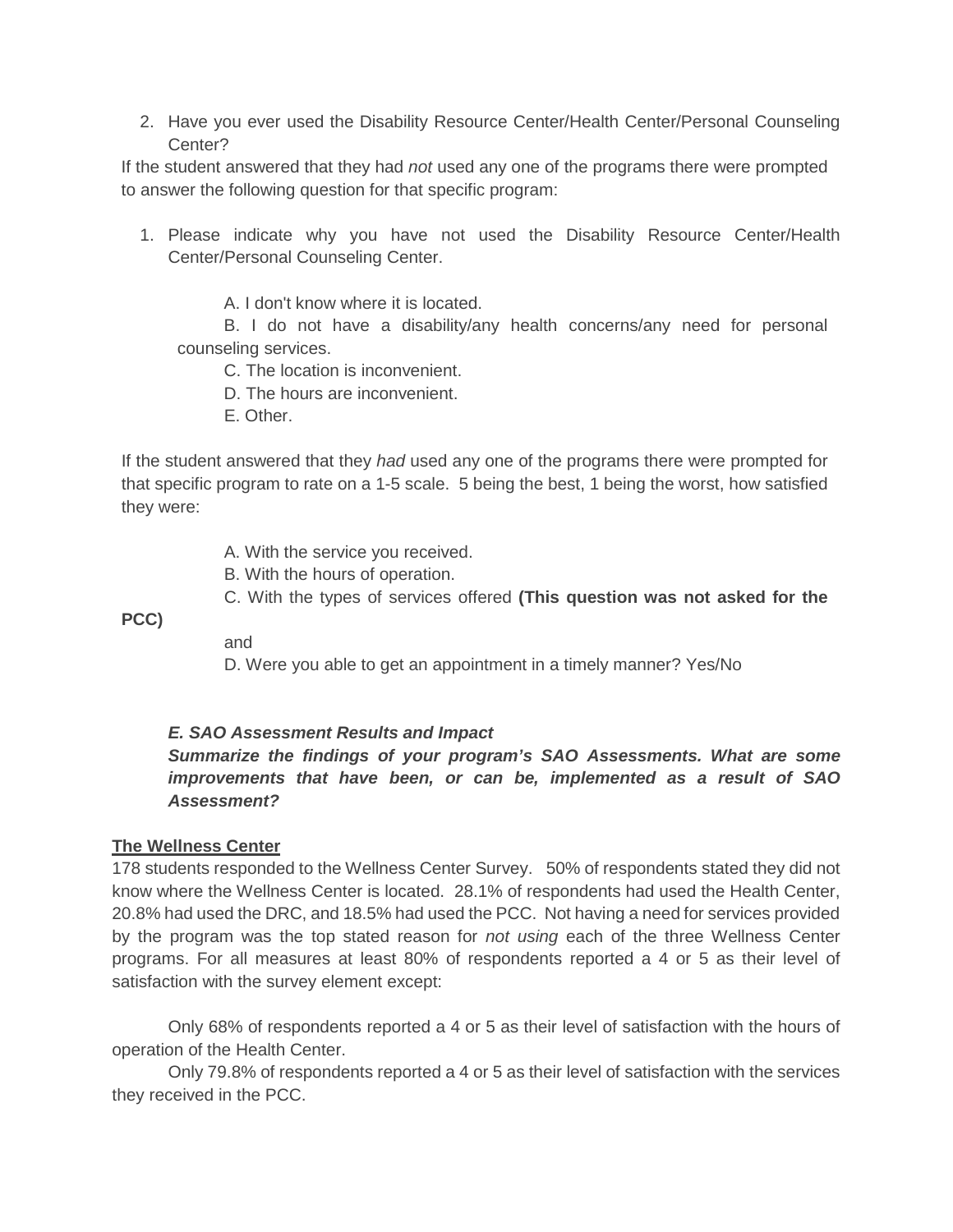Only 75.7% of respondents reported a 4 or 5 as their level of satisfaction with the hours of operation of the Personal Counseling Center.

# **Analysis**

From the data collected, it appears that all three programs in the Wellness Center are performing exceptionally well in nearly all examined areas. There were some indications from the survey results that students may benefit from expanded evening hours in the PCC and Health Center. Additional marketing efforts may be needed to make students aware of the services provided by the Wellness Center.

## *F. Slo Assessment Plan- Describe your program's SLO Assessment Plan*

## **Disability Resource Center**

During the fall 2017 semester the Learning Disability Specialist/DRC Counselor, Jenna French, conducted a workshop on Test Anxiety. Jenna collected voluntary pre and post surveys from workshop attendees. The pre and post surveys consisted of the same three statements that they could respond to on a 5 point Likert scale:

- 1. I know the causes of test anxiety
- 2. I know the symptoms of test anxiety
- 3. I know strategies and campus resources to effectively respond to test anxiety

The paper surveys were collected and provided to the DRC Director for tabulation.

# **Personal Counseling Center**

The PCC plans to work with on method off assessing SLO's related to personal counseling individual student appointments for the next program review cycle.

SLO's were assessed for Stress Management workshops given to students. Pre and post surveys were given to students in the presentations.The surveys consisted of these three questions:

- 1. I am aware of factors that contribute to my stress
- 2. I know strategies to reduce my stress
- 3. I know effective strategies for time management

Students were prompted to use a 1-5 rating scale, with 5 being the best and 1 being the worst.

# **The Health Center**

An in-classroom presentation survey was conducted. The survey asked the following questions:

- 1. Do you know where the Health Center is located? yes/no
- 2. Are you aware of the services the Health Center offers? yes/no
- 3. Does your insurance status prevent you from accessing health services on campus or within the community? yes/no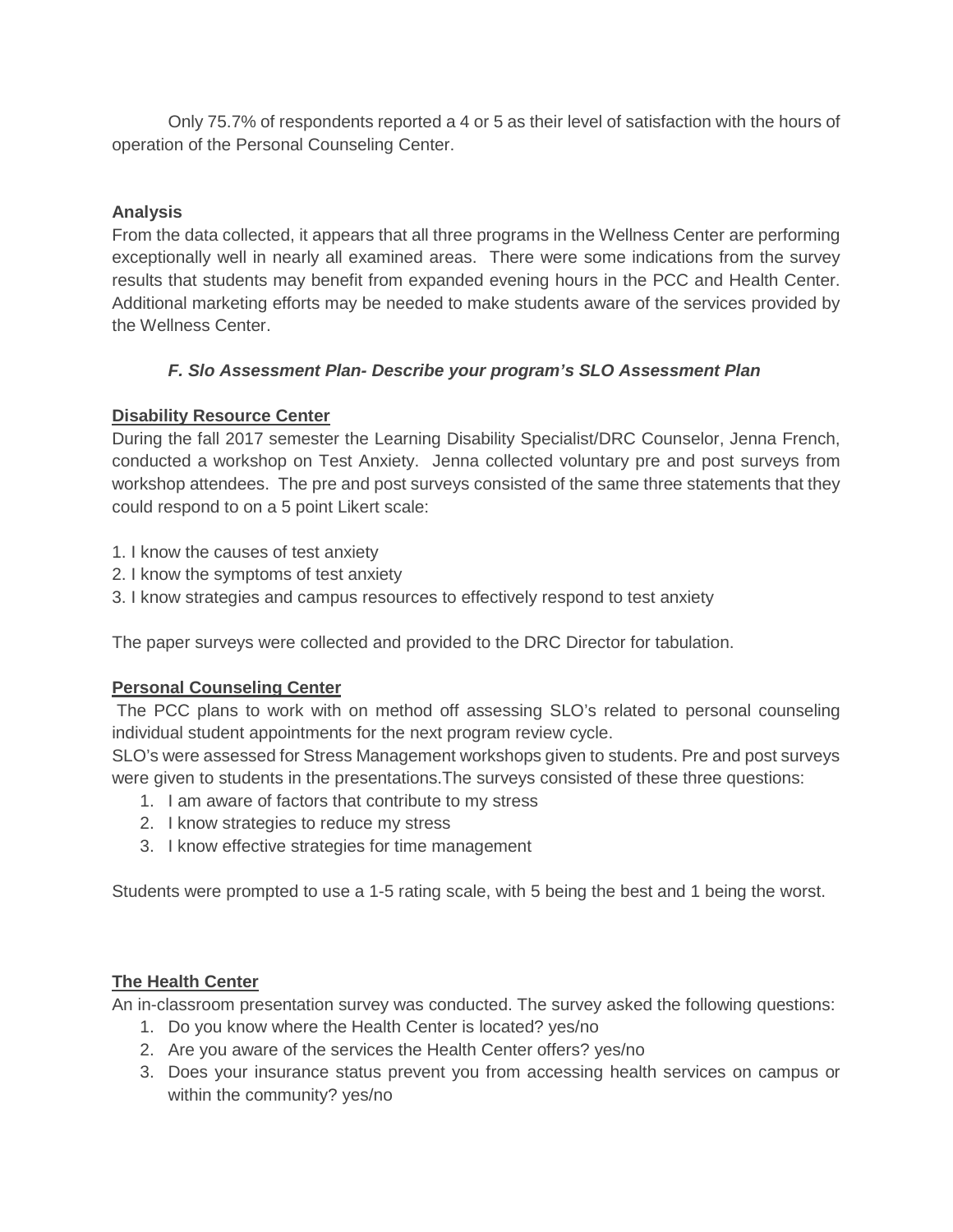- 4. Do you know how to access health services in the community or on campus? yes/no
- 5. Do you feel your health care needs are met? yes/no

### *G. SLO Assessment Results and Impact -*

*Summarize the findings of your program's SLO Assessments. What are some improvements that have been, or can be implemented as a result of SLO Assessment?*

#### **Disability Resource Center**

18 pre and 23 post surveys were collected by the DRC Director, LD Specialist/DRC Counselor, and the DRC Academic Counselor. The compiled results and mean results are as follows:

| Pre               |                  |                                                          |
|-------------------|------------------|----------------------------------------------------------|
| Average<br>Causes | Average Symptoms | Average Strategies and Campus<br><b>Resources</b>        |
| 3                 | 2.944444444      | 2.055555556                                              |
|                   |                  |                                                          |
| <b>Post</b>       |                  |                                                          |
| Average<br>Causes | Average Symptoms | <b>Average Strategies and Campus</b><br><b>Resources</b> |
| 4.52173913        | 4.695652174      | 4.782608696                                              |

The results show clear reported learning in the survey participants across all measurements.

### **Personal Counseling Center**

41 pre and post surveys were collected by Gena Rhodes, personal counselor and trainer for the stress management workshop. The results from the pre/post surveys from students show a improvement across all three measured questions. This indicates the workshop is useful to students and the PCC will continue to offer stress management workshops on campus.

**Health Center**